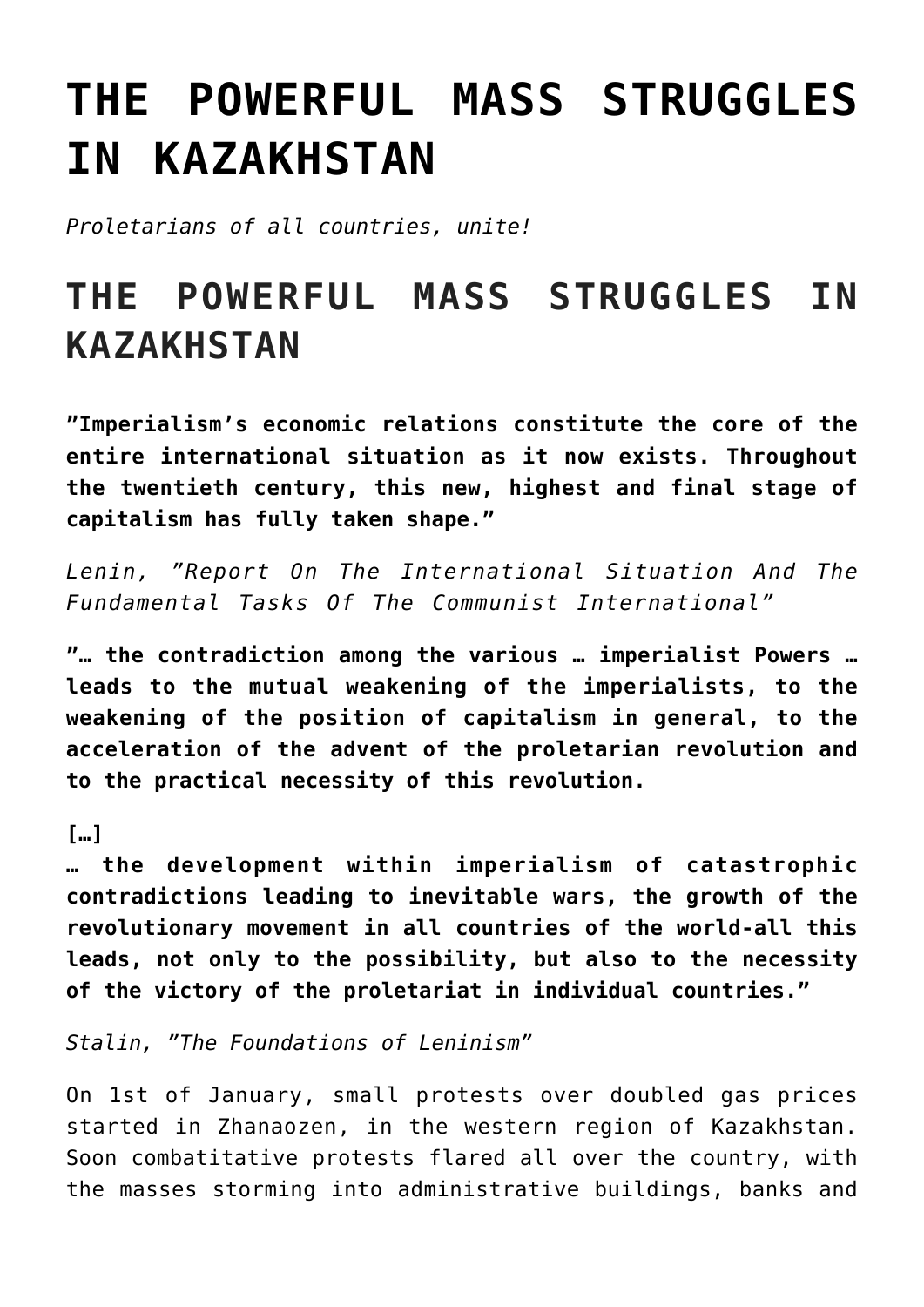stores, even seizing an airport, expressing their anger with the corrupt regime of Kazakhstan, poverty and inequality in the oppressed nat[i](#page--1-0)on<sup>i</sup>. The reaction responded with bullets and the most gruesome repression, and as of 10th of January, according to Kazakhstani officials, 160 people have been reported to have died in the protests, hundreds have been injured and 5000 people have been arrested<sup>[ii](#page--1-0)</sup>. Russian newspaper Izvestija reports that 17 members of the reactionary security forces have been killed<sup>[iii](#page--1-0)</sup>. President Kassym-Jomart Tokayey has called the rebelling masses terrorists, suggesting foreign influence. He said that the security forces will work hard until "every single militant is eliminated", authorising the reactionary forces to shoot without warning<sup>[iv](#page--1-0)</sup>.

According to Russian news website Novaja Gazeta the origin of the protests is in the gas-producing region of Zhanaozen, where the wages for the majority stay low as the price of everyday products and fuel for cars and heating keep rising. This region already saw violent repression of protests as the security forces shot protesting oil workers in  $2011$ . Kazakhstan is rich in natural resources, such as gas and minerals, and is the biggest economy in Central Asia, and these riches are plundered mainly by Russian imperialism. As the imperialist system keeps plummeting deeper into its general crisis, increasingly expressing its further decomposition, the living conditions of the masses keep becoming more and more dire both in the imperialist countries and in the oppressed nations. So they take on the streets, they rebel and fight fiercely against the heavily-armed reaction, demanding affordable prices, better wages, they express their very justified deep hatred against the ruling class that leads a comfortable life, selling the country to imperialists and exploiting the people. They are not afraid of the security forces, they are willing to defy the lethal force of the reactions' guns with steel bars, rocks and molotov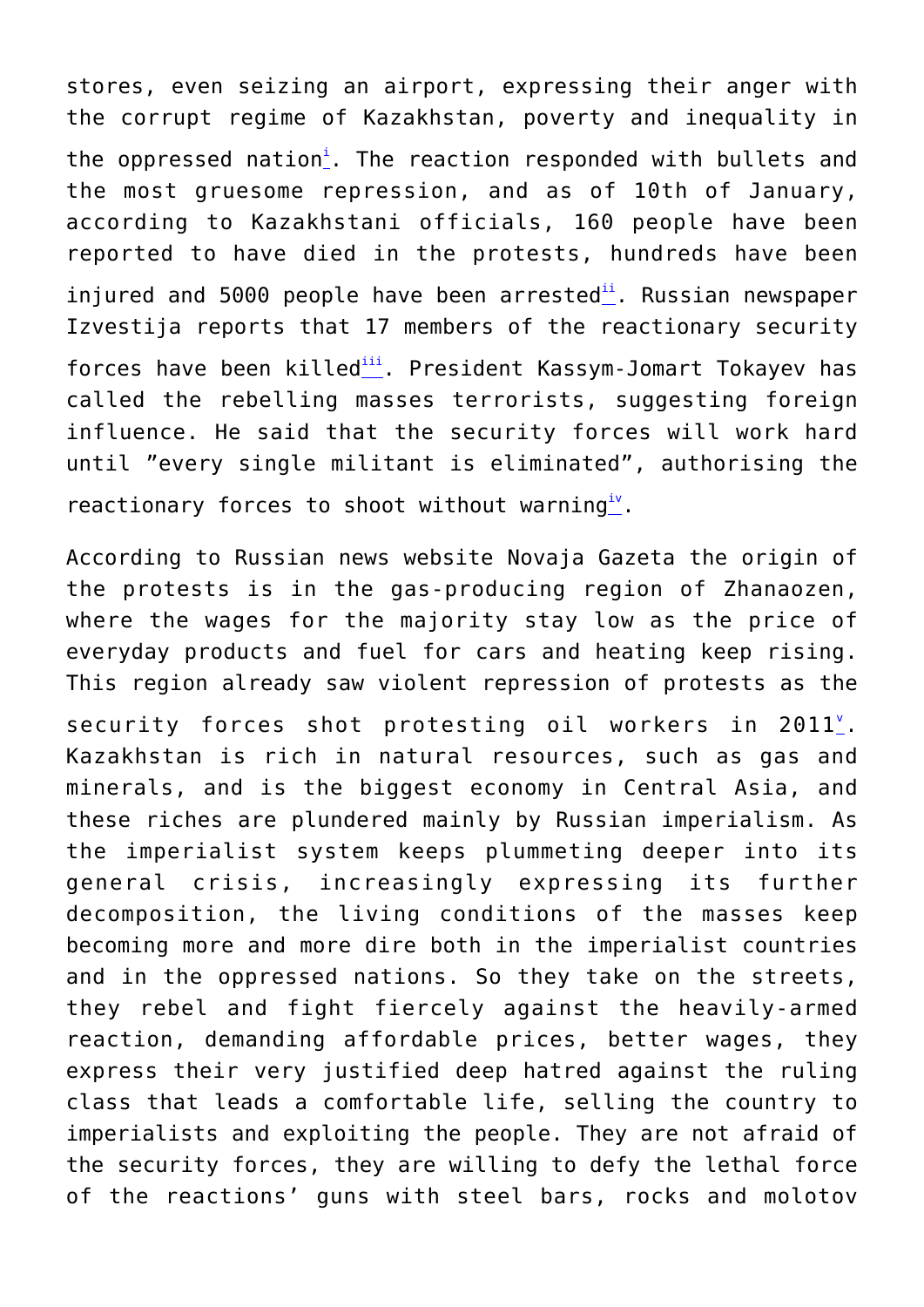coctails. The masses raise their demands, their revindications, and all of these demands will be truly fullfilled by the conquest of power, and ultimately, the masses demand the power. And the way to conquest and defend the power is through the people's war, led by a militarised, marxist-leninist-maoist, principally maoist, communist party.

Already there is signs how the big bourgeoisie of Kazakhstan and the imperialists will use this struggle of the masses in their collusion and contention. Russian imperialism has marched its troops into the semi-colony Kazakhstan, dependent mainly to Russian imperialism, in a "peace keeping mission", as the country is part of CSTO (Collective Security Treaty Organisation), which includes Russia and the semicolonies which are mainly under its dependency such has Belarus,

Kirgistan, Tajikistan and Georgia $v^i$ . The weak regime of Tokayev is crying for its master to come help it out of the trouble. This is the first time this organisation is sent on a such mission. Russian military officials have stated that the troops will stay until "order is restored" in Kazakhstan, and Kazakhstan has also requested the troops to take part in the

"anti-terrorism operation" directed against the people $\frac{1}{n}$ . This is a direct military intervention, an attempt to prevent Kazakhstan from escaping the clutches of Russian imperialism and to crush the rebellion of the masses by brutal force. It is a direct military intervention for now limited as a bathometer for future major interventions for the defense of its sphere of influence, which it considers its own security zone in Central Asia. That a direct action to solve as quickly as possible the problem in this former Asian republic of the USSR, neighbor of others that can suffer the contagion and destabilize, would aggravate the problem in its sphere of influence and lead to a greater Russian intervention that can transform them into several "new Afghanistans".

Russian imperialism is facing the growing encirclement of U.S. imperialism through Nato. What is happening in Kazakhstan is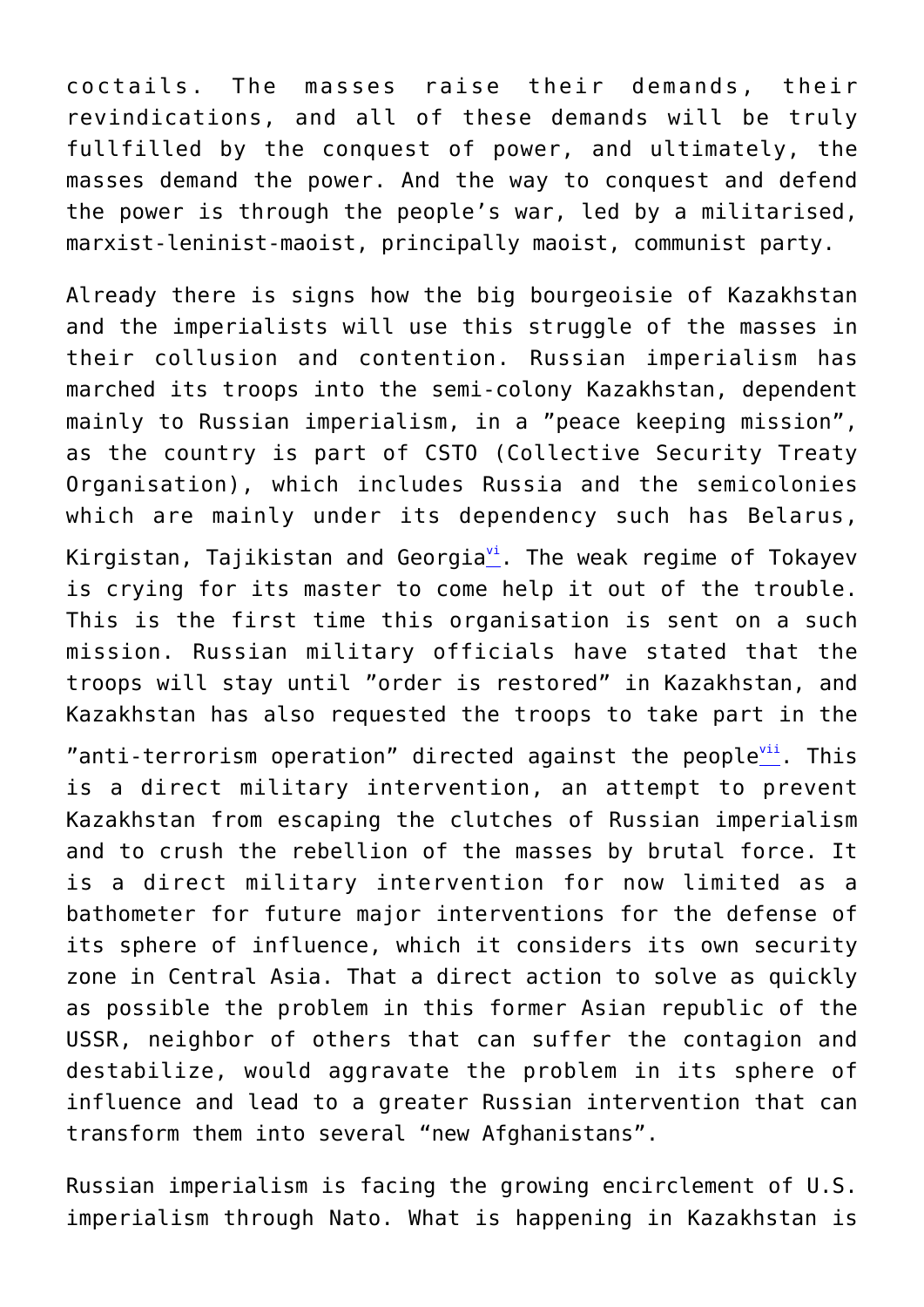bringing unrest right to its border, as it is also answering to NATO's increasing military presence in Ukraine. At the same time, RIA Novosti, Russian state-affiliated news agency, is noting that even "the peaceful neighbour of many years", Finland, is becoming even more welcoming for the Yankee-NATO, and Russian imperialism has demanded NATO to stop its enlargening around the border of Russia[viii](#page--1-0). The militarv intervention of Russian imperialism therefore is an attempt to bring stability by force to its semi-colony, to keep on exploiting, and to make sure mainly Yankee imperialism, or other imperialists such as Chinese social-imperialism cannot use the unrest to displace Russia as the main imperialism oppressing the people of that country. In fact, on 10th January, China "offered help" to Kazakhstan, saying that they are ready to send troops if Kazakhstan requests it $_{-}^{ix}$  $_{-}^{ix}$  $_{-}^{ix}$ .

The "western" imperialists, mainly the sole hegemonic superpower USA and the so-called European Union, dominated by German imperialism have warned Russia against military intervention of Russia in Kazakhstan. The Yankee officials say that they are "closely monitoring the situation" and looking out for human rights violations $_{-}^{x}$  $_{-}^{x}$  $_{-}^{x}$  - as if "human rights" mean anything to the hegemonous imperialist superpower exploiting, murdering and torturing people all over the world, but they still want to potray themselves as on the side of the masses to use this struggle against Russian imperialism.

Kazakhstan was ruled for decades by Nursultan Nazarbayev until 2019, when president Tokayev was "handpicked" by him as his successor. Nazabayev still remained a powerful figure. In Tokayev's period, some reforms have been made to make it easier to make new bourgeois parties (of the comprador faction

of the big bourgeoisie) and to organise demonstrations $\frac{x^2}{2}$ . Nazarbayev had started falling out of favour among the ruling class, which is a small handful of people, tied together by loyalty and family ties to Nazarbayev, and from ranks for the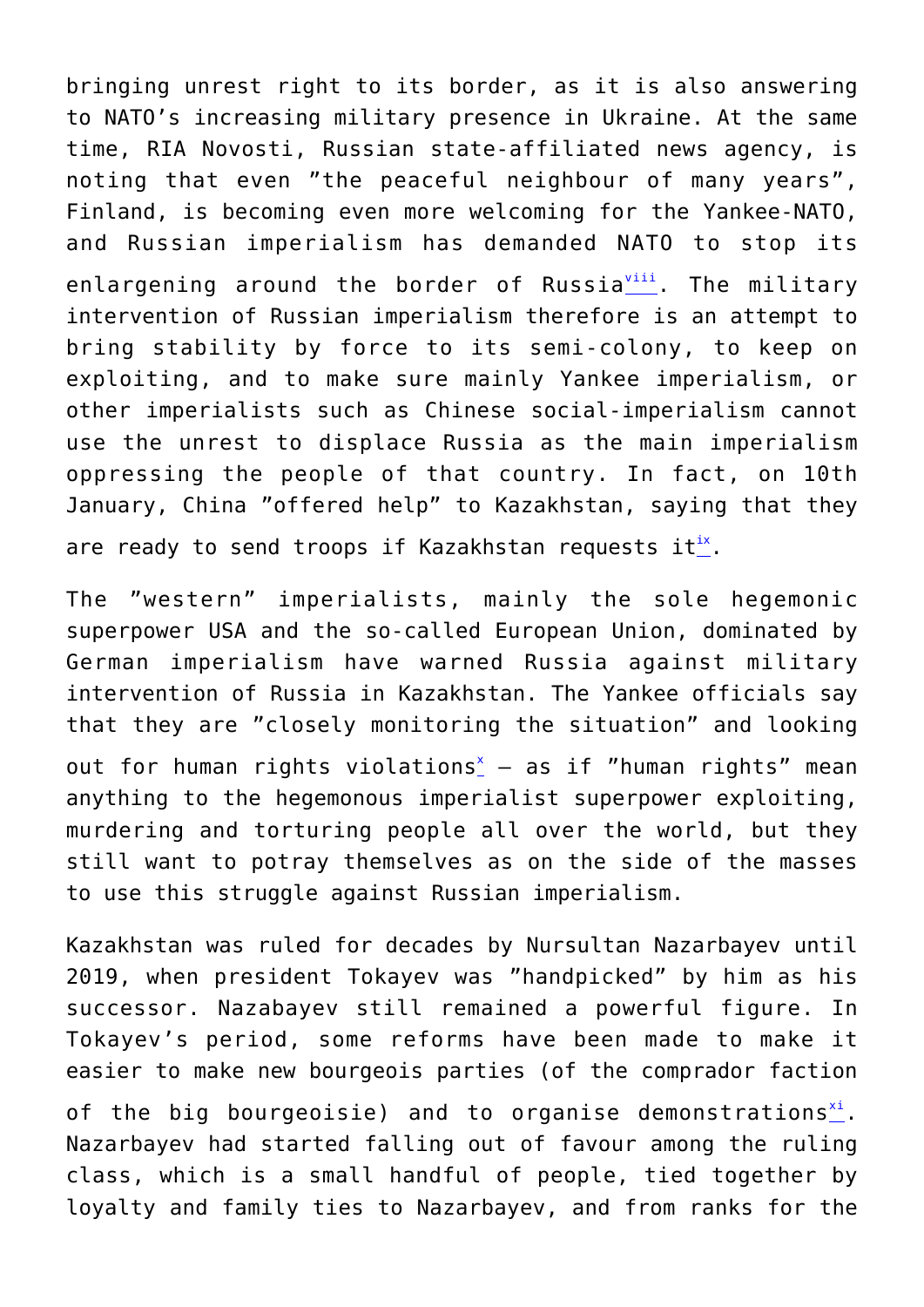"new bourgeoisie" (bureaucratic faction of the lackey big bourgeoisie) risen to power during social-imperialist Soviet Union as well as "new regional elite". The bourgeoisdemocratic "opposition" forces (compradors) remain very weak as the political system of Kazakhstan is deeply based on semifeudal system of loyalities and family ties $\frac{x^{11}}{2}$ . "Human rights" activists and government critics have faced harassment, prosecution and violence during many years. Most of the "opposition" to the president came from this tight-knit elite. However, during the protests president Tokayev has dismissed the leader of the security council, Nazarbayev, as well as the head of intelligence service, Nazarbayev's ally Kärim Mäsimov.

Mäsimov has also been arrested for treason $\frac{1}{11}$ . The landlordbureaucratic state in Kazakhstan is sinking in a political crisis, in which the contradictions among the big bourgeoisie are inflaming, and the different sections of the big bourgeoisie are taking advantage of the unrest to conspire against each other.

Corrupt Kazakhstani banker and big bourgeois politician living in exile, Mukhtar Ablyazov, a representative of a different section of the big bourgeoisie in Kazakhstan, has called the "west" to intervene $\frac{x+y}{y}$ . This despicable leech, wanted for embezzlement and fraud in his home country, is claiming himself as an "opposition leader" and vowing to return to Kazakhstan to answer the call of the masses, while begging the "west" to "tear Kazakhstan away from Russia." One bourgeois expert describes the current situation among the ruling class as "a fascinating dance" with politicians like Erlan Karin, known as a "young reformer" and "post-soviet" leaders like president Tokayev struggling over the future of the country $\sum_{i=1}^{N}$ . Among the ruling class the question is about which imperialist to serve and which section (faction) of the big bourgeoisie rules.

Even these "opposition leaders" who claim to support the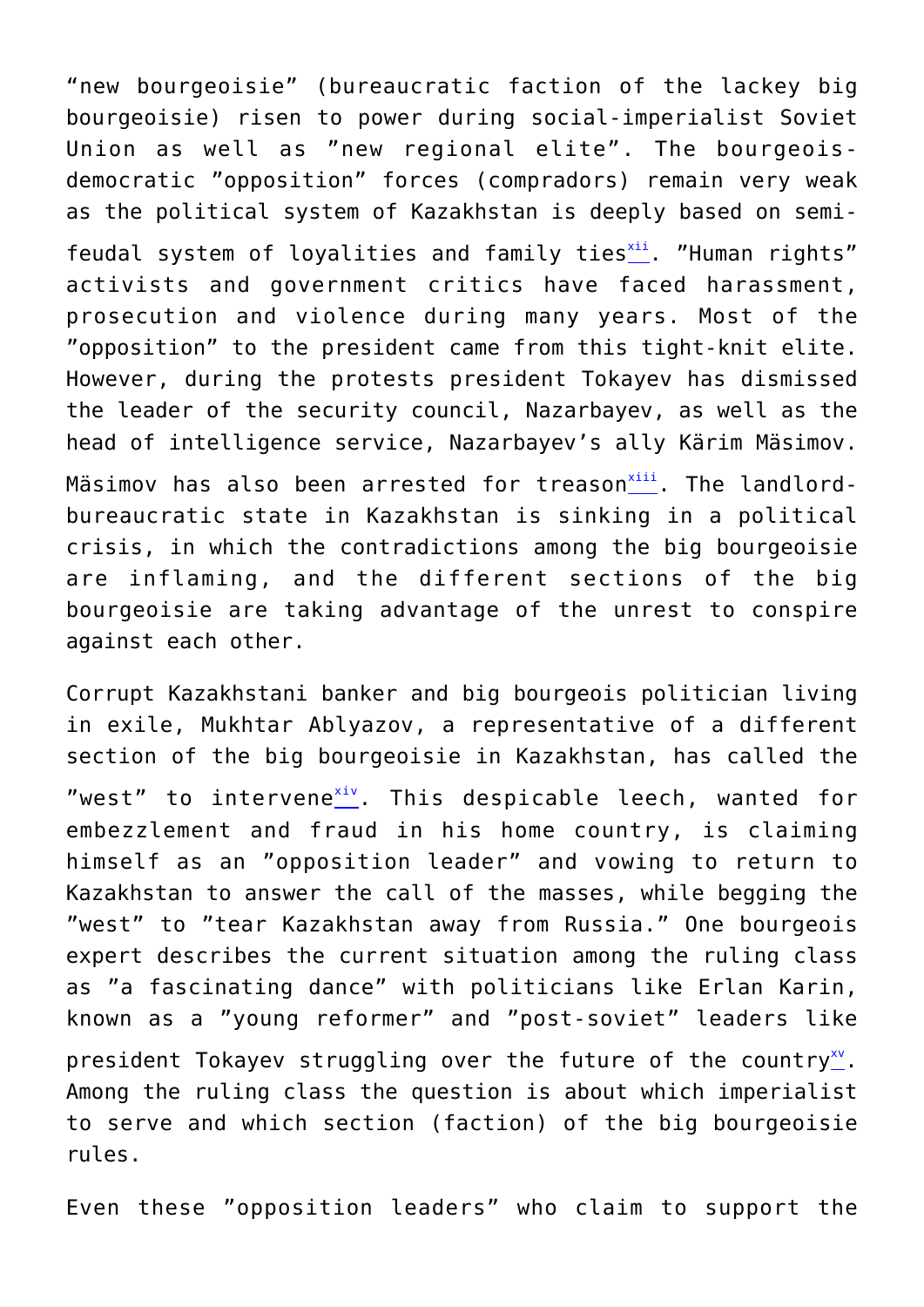demonstrations have in their interest to sell the country to the imperialist that suits them the best. The exploitation and injustice that the masses are protesting will just go on, under new exploiters and new imperialist masters. The situation has similarities to the situation in Ukraine in 2013 and 2014, and it is likely that Yankee imperialism will try to use the situation to further enclose the encirclement of Russian imperialism.

The situation in Kazakhstan shows the further deepening of the general crisis of imperialism: the exploitation and oppression is weighing all the more heavily on the backs of the masses, and they are not afraid to fight. They desperately seek freedom, they demand the power for themselves. Without the correct leadership of the communist party, the imperialists will use the rebellion of the masses, suppress it with force or to pacify it with empty promises of reforms. The rebellion cannot however be extinguished; the mass murder the reaction is committing against the people will not extinguish it – it will spark up again and again, and in this fiery class struggle the vanguard of the proletariat will be forged sooner or later. It is sure that without the communists taking up their task and reconstituting their parties, the masses will be betrayed by reactionary leadership time and time again. The explosiveness of the masses is seen all over the world, especially in the oppressed nations, but also in the imperialist countries, signaling us that we have entered a new period of revolutions – we see how the masses are ready to fight, we see that they have nothing to lose but their shackles, they want the old to burn to give space for the new. They are clamoring for leadership, they are calling the communists in Kazakhstan and all over the world to reconstitute their parties and to lead the people all the way to the ever-golden communism.

We emphasize the role of torch and guide of the current people's wars and those that are about to begin to show the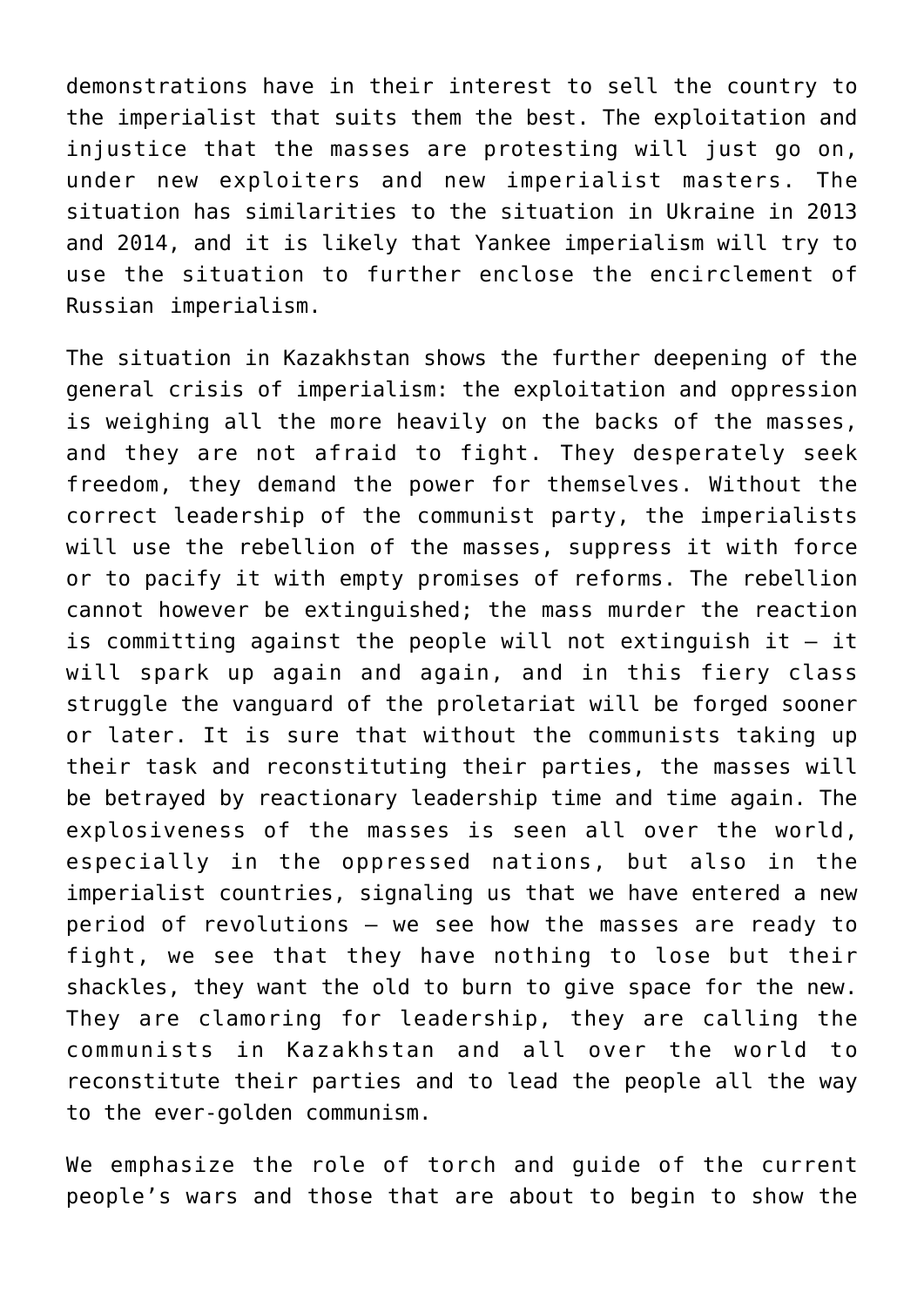way and push forward the development of the subjective forces of the revolution in situations such as those in Ukraine. This is how the world revolution develops, each people's war is to develop the revolution in each country in and at the service of the world proletarian revolution. This is in Lenin's military program of the proletarian revolution, what corresponds is to apply it to the current conditions of the world proletarian revolution. Moreover, Chairman Mao has explained this relationship as follows:

**"World War I shook the whole globe. The Russians made the October Revolution and created the world's first socialist state. Under the leadership of Lenin and Stalin, the revolutionary energy of the great proletariat and labouring people of Russia, hitherto latent and unseen by foreigners, suddenly erupted like a volcano, and the Chinese and all mankind began to see the Russians in a new light. Then, and only then, did the Chinese enter an entirely new era in their thinking and their life. They found Marxism-Leninism, the universally applicable truth, and the face of China began to change. It was through the Russians that the Chinese found Marxism. Before the October Revolution, the Chinese were not only ignorant of Lenin and Stalin, they did not even know of Marx and Engels. The salvoes of the October Revolution brought us Marxism-Leninism. The October Revolution helped progressives in China, as throughout the world, to adopt the proletarian world outlook as the instrument for studying a nation's destiny and considering anew their own problems. Follow the path of the Russians — that was their conclusion. In 1919, the May 4 th Movement took place in China. In 1921 , the Communist Party of China was founded.**

**(…) The vanguard of the Chinese proletariat learned Marxism-Leninism after the October Revolution and founded the Communist Party of China. It entered at once into political struggles and only now, after a tortuous course of twentyeight years, has it won basic victory.**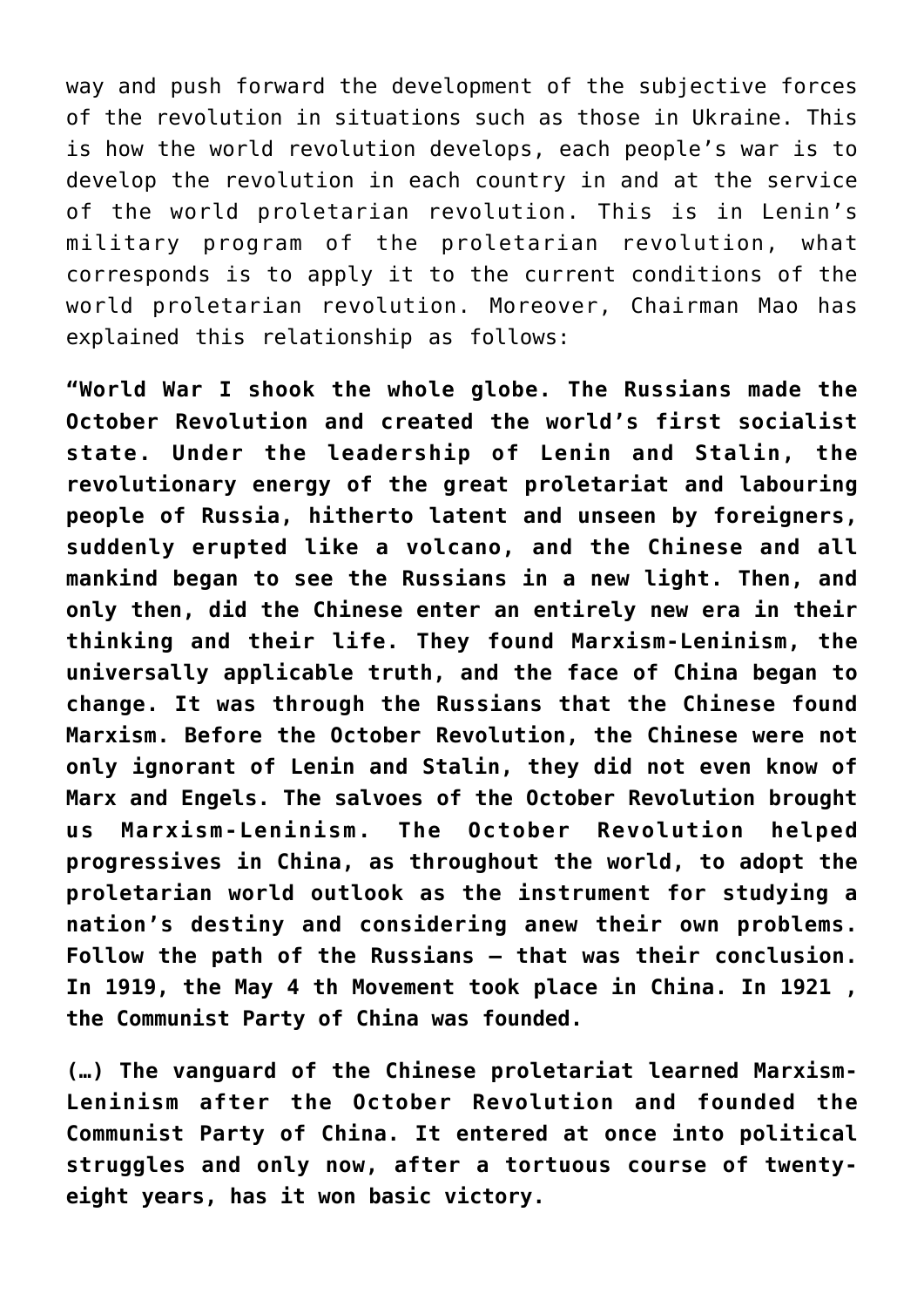**(…) The Chinese revolution, led by the Communist Party of China, has made tremendous advances both in theory and practice and has radically changed the face of China"**

*Chairman Mao, ON THE PEOPLE'S DEMOCRATIC DICTATORSHIP, In Commemoration of the Twenty-eighth Anniversary of the Communist Party of China, 30 June 1949, Selected Works, Vol. IV.*

[in](#page--1-0)ovayagazeta.ru 4.1.2022: В Казахстане массовые протесты изза повышения цены на газ охватили всю страну. Главное

[ii](#page--1-0)aliazeera.com 9.1.2022: Kazakhstan: More than 160 killed, 5000 arrested during riots

 $i$ [iii](#page--1-0)z.ru 10.1.2022: Число погубших в результате беспорядков в Казахстане силовиков возросло до 17

[iv](#page--1-0)reuters.com 7.1.2022: Kazakh president gives shoot-to-kill order to quell protests

[vn](#page--1-0)ovayagazeta.ru 5.1.2022: Отмороженный холодильник

[vi](#page--1-0)theguardian.com 7.1.2022: Putin taking a risk in Kazakhstan and may hope for reward

 $v$ iiz.ru 10.1.2022: Токаев указал на окончанение миссии ОДКБ с завершением антитеррористической операции

[viii](#page--1-0)<https://ria.ru/20220107/kazakhstan-1766842283.html>

[ixr](#page--1-0)euters.com 10.1.2022: China offers Kazakhstan security support, opposes 'external forces'

[x](#page--1-0)<https://euobserver.com/world/154023>

[xi](#page--1-0)reuters.com 20.12.2019: Kazakhstan to liberalize rules on protests and political parties

 $x_{\text{right}}$  – politics